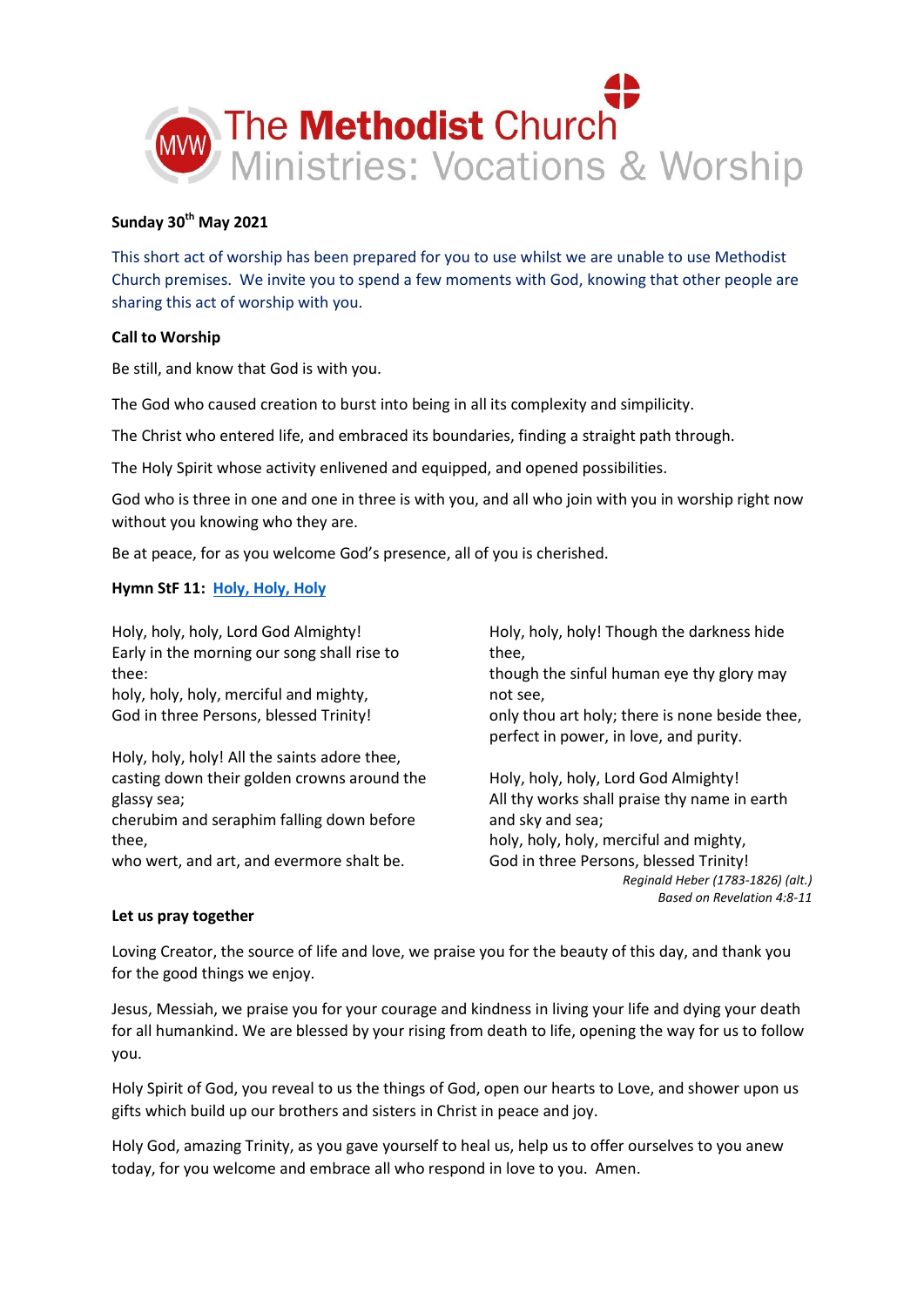## **Today's Reading from the Old Testament:** [Isaiah 6: 1-9](https://www.biblegateway.com/passage/?search=Isaiah+6%3A+1-9&version=NIV)

## **Today's Gospel Reading:** [John 3: 1-17](https://www.biblegateway.com/passage/?search=John+3%3A+1-17+&version=NIV)

## **Time to Reflect**

There are times when we enjoy a mystery – it's fun to work out the answer and we feel good if we can get there by our own effort.

But for the same reason, we find the mysteries we face in life more difficult; because our efforts to understand them can be frustrated.

Why is it that we have the health we have, and not that of others?

Why is it that we have the wealth we have and not that of others?

Why do some people suffer, and not others?

Why do some go hungry? Why must some travel far from home to find almost-safety?

What is the purpose of my life at this point in time? And why do I find this difficult if it's meant to be?

Why do so many people of the same faith disagree? Why do some people of faith try to force it on others?

Why is love so difficult to discern sometimes?

Your own mysteries may be very different to these. We listen for God, but do not hear. We look, but do not see. Like the people of Isaiah's generation, we get things wrong.

"The wind blows where it chooses, and you hear the sound of it, but you do not know where it comes from or where it goes."

Jesus explains that no one can see the kingdom of God without being born from above. We cannot perceive them as God does in this life; we have to be ready to receive fresh perceptions from the light of a love which came, not to condemn, but to save the world:

Including you: Including your mysteries.

Take a time to sit quietly

### **A time of prayer**

Holy God,

We listen for your yoice, but we don't always understand. Help us to find the humility to accept that mystery, and to let you reveal your purposes in your own time; to trust you through every moment of each day, and leave our questions with you.

We wonder about our world, thanking you for the vaccines and medical help received by so many, and praying for any who are still frightened or disadvantaged.

We wonder about those who lead us, and ask you to speak into hearts and minds, to guide them in your ways of mercy and justice.

We wonder about those who are hurting, and ask you to be close to them on our behalf; to enfold them in love, to comfort them with your peace, and to offer to them moments of joy and happiness even as they travel through their valleys of shadow.

We hold before you the thoughts which come into our minds as we wait on you; as we listen, trying to hear, and look, trying to see.